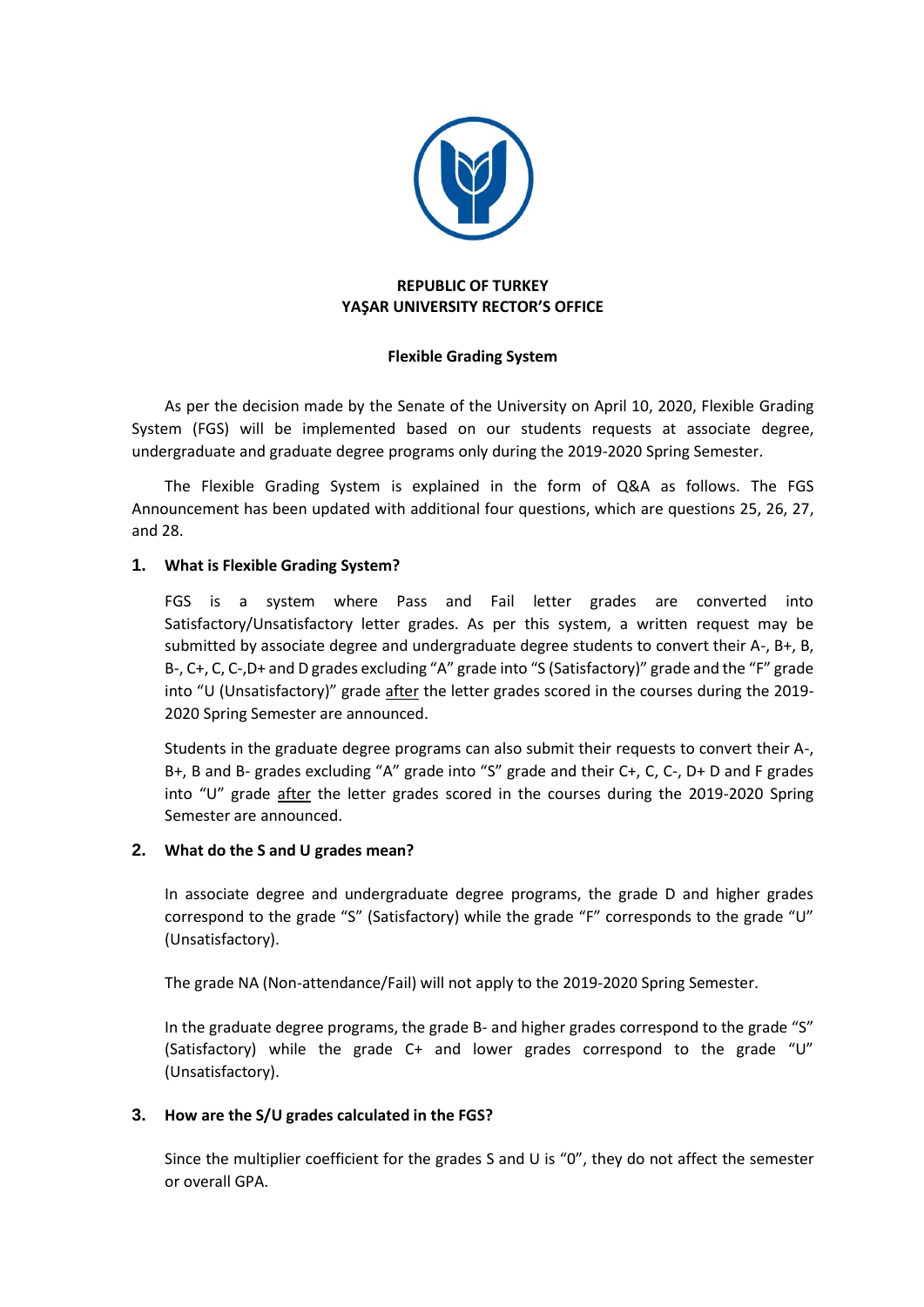However, the grade "S" is included in the graduation course credits (Associate degree 120 ECTS, Undergraduate degree 240 ECTS, Master's degree without thesisstudy 90 ECTS, Master's degree with thesis study 120 ECTS, Doctoral/Proficiency in Art degrees 240 ECTS).

# 4. Are we free to retain the letter grades in some of the courses we choose and to convert them **into S/U in the rest of our courses? Is there any requirement or condition that should be fulfilled to do so?**

You are entitled to submitting your request of conversion into the S/U grades for each of the courses you are enrolled in separately for only once during the 2019-2020 Spring Semester and without any requirement for permission/approval.

#### **5. Can the conversion of a letter grade into S/U upon student request be undone?**

No. You have only one chance for each course to convert its grade form. Such requests will not be accepted in other semesters.

### **6. Does the FGS still apply to applied courses such as studio, graduation projects, etc.?**

The FGS applies to all of the courses where letter grades are used for evaluation.

## **7. Can we submit a request for conversion into the FGS grades prior to the announcement of the final grades?**

No. You may submit your request only after the announcement of the final grades.

## 8. Can we prefer the grade S/U in the courses that we have been enrolled to raise our overall **grades? How would my GPA be affected by it?**

Yes, you can. The latest grade that you have scored (S/U) will be valid in this case. You can use the Transcript Scenario option on your OBS account *(this option on OBS will be activated at the end of the semester)* to calculate what impact the grades "S/U" would have on your overall grade point average.

# **9. In the case a course is listed both in the major program's transcript and in the double major/minor transcript, can I prefer the grade S/U or the letter grade for either of them?**

No. Such courses are indicated with the grade "T" (Transfer) in the double major/minor program's transcript.

#### **10. Will my GPA remain the same if all of my courses are graded as "S"?**

You can calculate how your GPA would be affected by the grade S by using the Transcript Scenario calculator on your OBS account.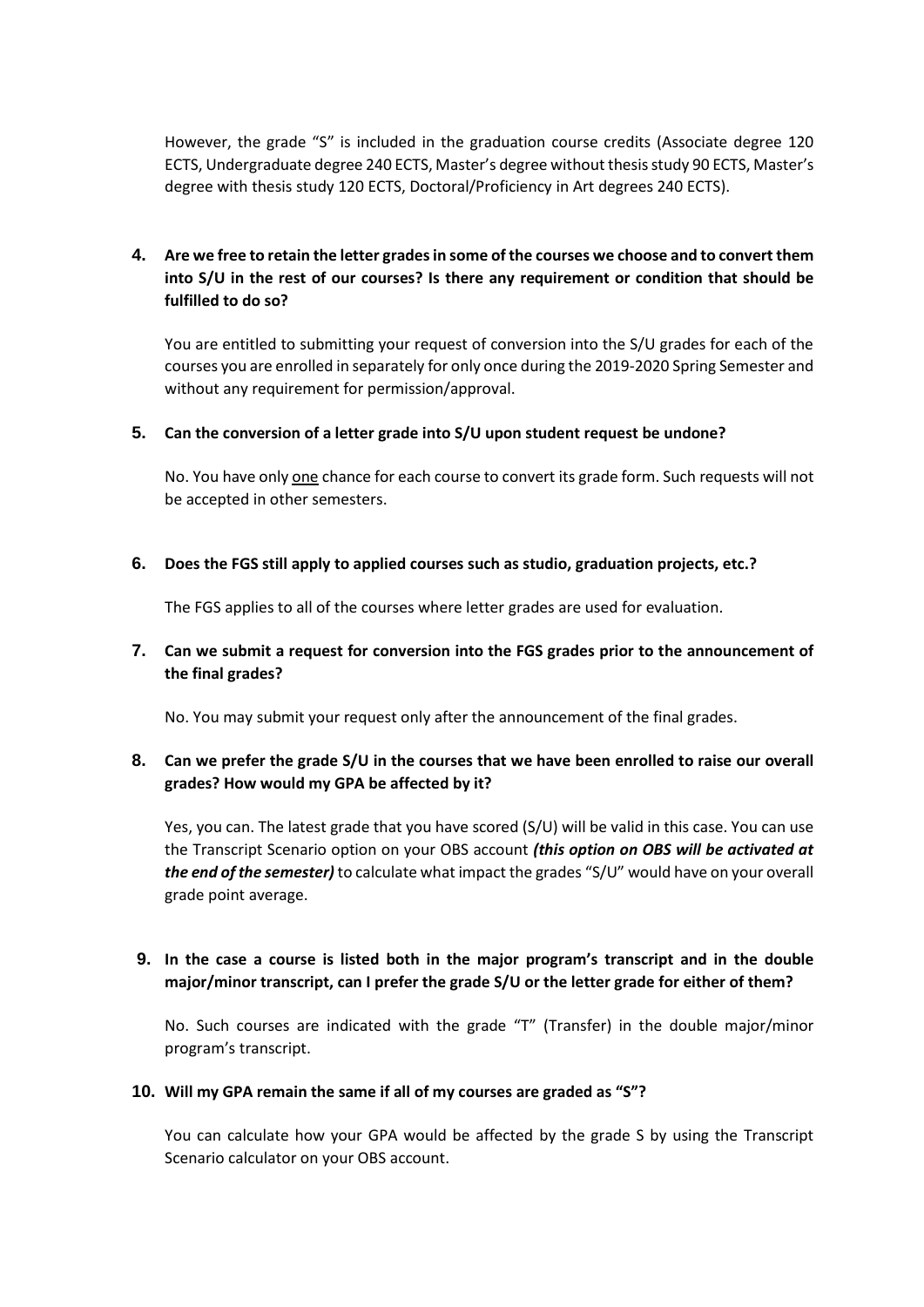# 11. If the existing grading system for a course is S/U, can we still apply for conversion into a **letter grade?**

No. These courses are already graded as S/U as per the regulations/directives/curriculum in place.

#### **12. Will the course/courses graded as "S" be counted in the graduation course credit?**

Yes, they will.

### **13. Can we graduate if there is a course graded "U"?**

No. The grade U indicates a fail grade just like the grades "F and NA". You are therefore required to pass the course first.

The grade U indicates a fail grade just like the grade C+ and the lower grades in graduate degree programs. You are therefore required to pass the course first.

### **14. Can we apply for Single Course Exam with a course graded with "U"?**

Yes. You can.

#### **15. Can we apply for Single Course Exam with a course graded with the letter grade "NA"?**

The grade NA will not be already be used during the 2019-2020 Spring Semester; however, you cannot apply for the Single Course Exam if the relevant course from previous semesters have already been graded the grade NA.

#### **16. Can we add new courses during this process?**

No, you cannot add new courses.

# **17. For a student that has just enrolled in courses for the first time in the 2019-2020 Spring Semester, how will GPA be calculated if that particular student has all the courses converted into the S/U system? How will the status (probational/pass) of that student be determined?**

A student who has just started enrolling in courses for the first time in the 2019-2020 Spring Semester and whose all courses are graded in S/U will be deemed as a student that has transferred all of the courses if s/he is not enrolled in any other course transferred. GPA is not calculated for that student for the relevant semester. GPA is calculated based on the letter grades that s/he will score during future semesters.

18. For a student that has been registered for at least two semesters or more as of the 2019-**2020 Spring Semester, how will GPA be calculated if that particular student has all the courses converted into the S/U system? How will the status (probational/pass) of that student be determined?**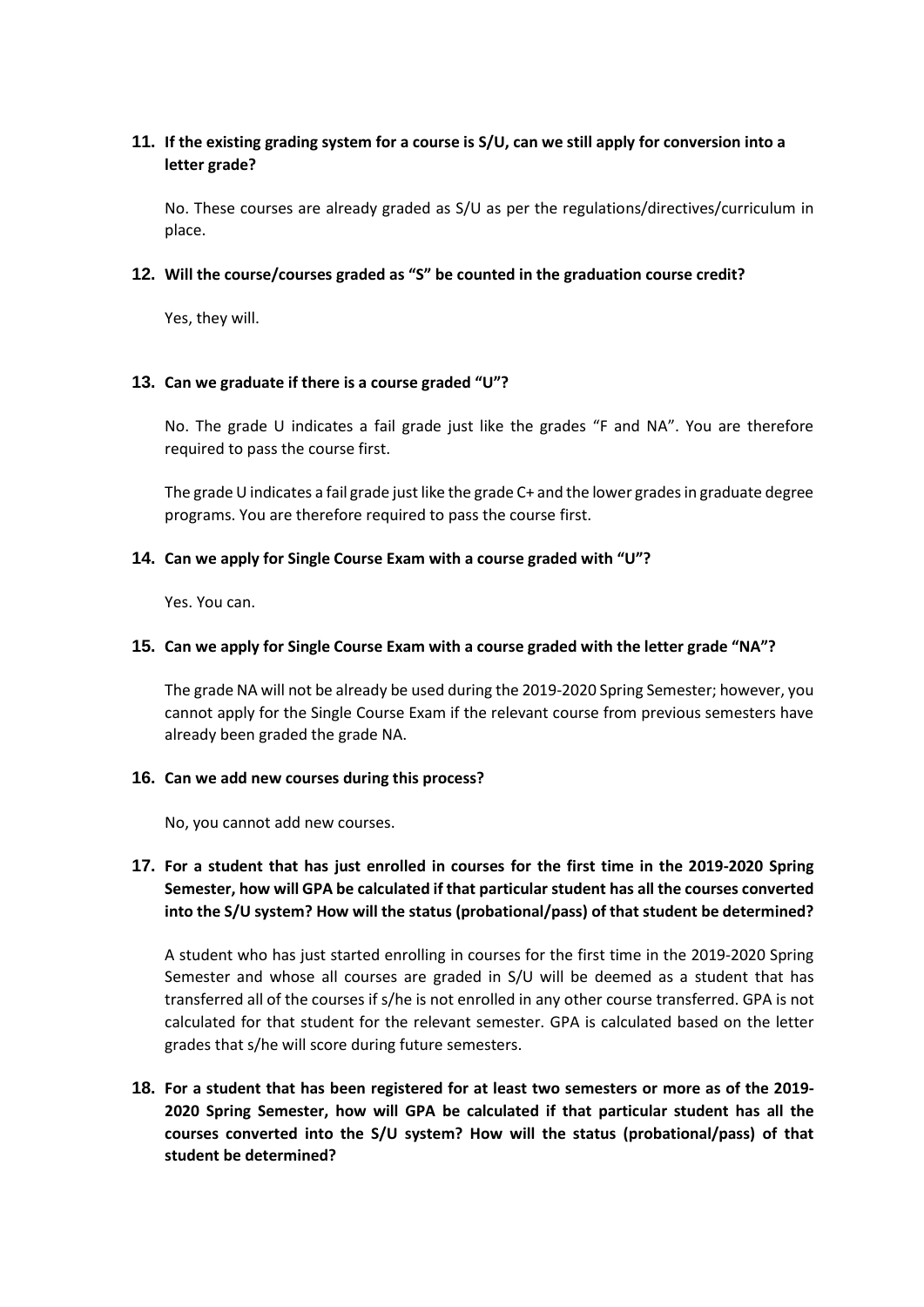For a student that has been registered for at least two semesters or more and all of whose courses are graded in S/U, GPA for the Spring Semester is not calculated but the course credits remain valid. The GPA for the 2019-2020 Fall Semester will be accepted as the GPA for the Spring Semester.

### **19. Will the "probational" and "satisfactory" status be used during the next academic year?**

Yes, it will be used and the existing rules will remain the same. Your status for the next academic year will be determined based on your latest GPA if you have already requested transfer to the FGS grading system.

## **20. Which one of the GPAs will be used to determine the status as "probational" and/or "satisfactory" if I freeze my registration during the 2019-2020 Spring Semester?**

If you freeze your registration during this semester, you will resume with the status that you are in and the GPA that you have at the beginning of this semester (Spring Semester).

### **21. How can I submit my request for grading transfer?**

You will be informed in detail about how to submit your requests during the following days.

### **22. How will the assessment be made for the Academic Success Scholarship?**

This assessment will be based on the **2019-2020 Spring Semester** GPAs just before the transfer of letter grades into S/U grades.

# **23. How will continuation of the scholarships granted for the master's degree programs be decided?**

The decision concerning the continuation of these scholarships will be made based on the GPAs assessed as of the end of the 2nd semester and at the end of every semester (a minimum GPA of 3.20) and based on the **2019-2020 Spring Semester** GPAs just before the transfer of letter into S/U grades.

#### **24. How will graduation grades and ranking be determined?**

The graduation grades and ranking will be determined based on the **2019-2020 Spring Semester** GPAs just before the transfer of letter grades into S/U grades.

# **25. It was announced that the assessments for the 2019-2020 "Academic Success Scholarship" will be based on the letter grades preceding the FGS. Will the assessments be based on the GPAs that have been calculated after the FGS implemented in the coming years?**

YES. The assessments for "Academic Success Scholarship", starting from the 2020-2021 Academic Year and the succeeding academic years, will be based on your GPAs calculated after the FGS implemented.